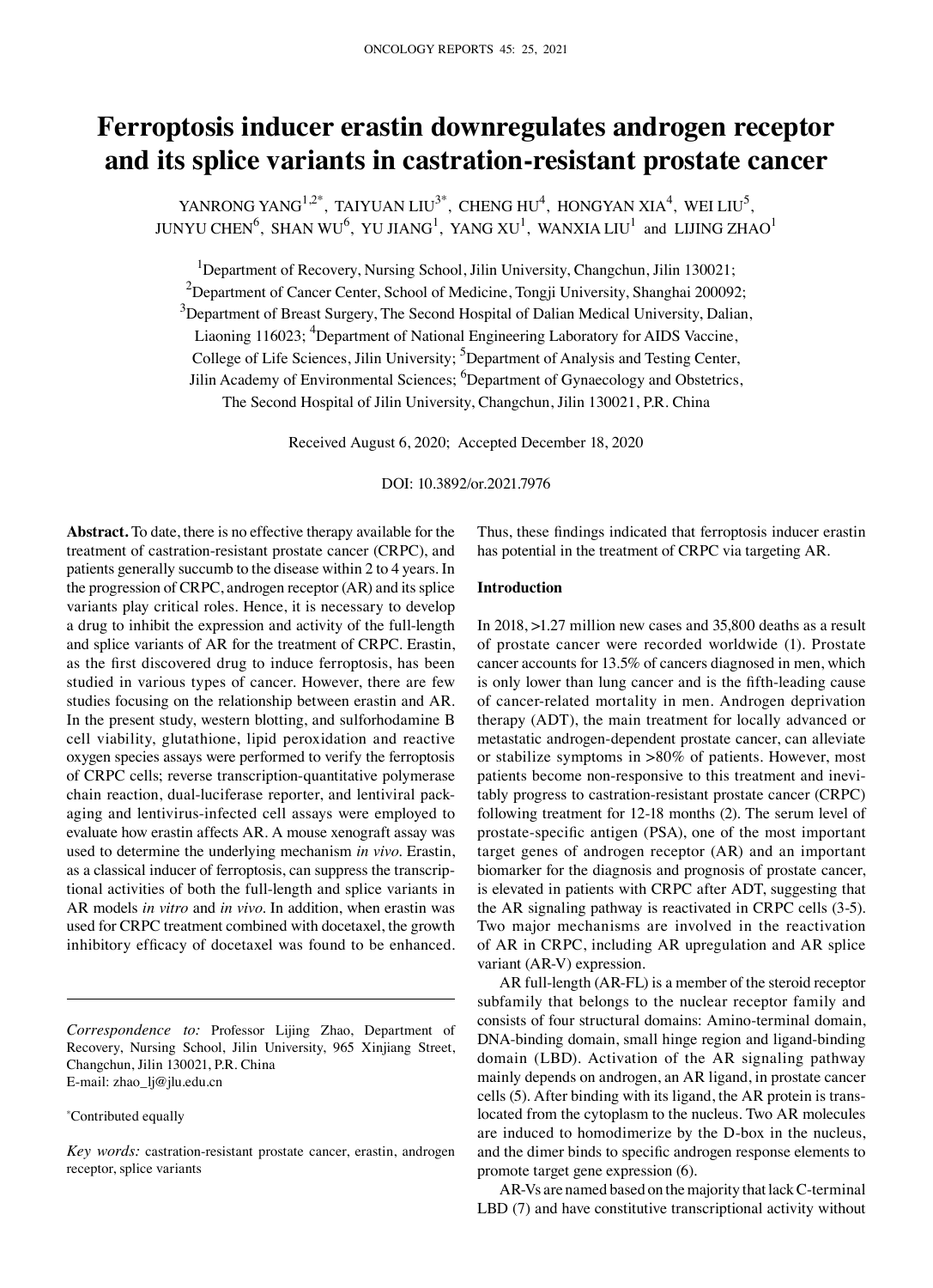androgen binding (3,8). Several drugs targeting AR reactivation, such as the FDA‑approved abiraterone and enzalutamide (MDV3100), can prolong the overall survival of patients with CRPC. However, the majority of patients progress to drug‑resistant disease partly because of AR‑V expression, which is unaffected by these drugs; therefore, it is necessary to develop novel drugs targeting both AR‑FL and AR‑Vs to combat CRPC.

Erastin was first discovered to kill cancer cells overexpressing H‑ras in engineered tumorigenic cells by synthetic lethal high-throughput screening of >20,000 compounds in 2003 (9). When erastin induces cell death, neither chromatin fragmentation nor caspase activation is detected, and the levels of intracellular reactive oxygen species (ROS) are upregulated and erastin‑induced death can be prevented by iron chelation. In 2012, Dixon *et al* (10) proposed the term ferroptosis to describe this new death pattern. Erastin can induce ferroptosis via different mechanisms, such as directly targeting mitochondrial voltage‑dependent anion channels (11), inhibiting the activity of the xCT light chain of the cystine/glutamate transporter (also known as system XC‑) (12,13), playing a relevant role in the MAPK pathway (14) and increasing heme oxygenase‑1 (15,16). Furthermore, Hasegawa *et al* (17) found that mucin 1 C-terminal subunit/ $xCT$  can downregulate erastin-induced ferroptosis in triple-negative breast cancer. As an inducer of ferroptosis, erastin has been demonstrated to inhibit cancer cell proliferation in acute myeloid leukemia, and hepatocellular, breast, ovarian, and head and neck cancer (16‑18), although the mechanisms attributed to cell death differ among these cancers. Although a considerable number of studies have sought to determine whether erastin inhibits prostate cancer, it is necessary to investigate the specific mechanism of erastin, such as the activation of the AR signaling pathway in prostate cancer cells, specifically in CRPC.

#### **Materials and methods**

*Prostate cancer cell lines and reagents.* LNCaP, PC3, 22Rv1, C4‑2, C4‑2B, Du145 and 293T cells were obtained from the American Type Culture Collection. These cells were cultured in RPMI‑1640 (Gibco; Thermo Fisher Scientific, Inc.) medium supplemented with 10% fetal bovine serum (FBS; Clark Bioscience) at 37˚C in a humidified atmosphere with  $5\%$  CO<sub>2</sub>. LNCaP95 cells were provided by Dr Alan Meeker at the Johns Hopkins University (Baltimore, MD, USA) and were cultured in RPMI-1640 medium supplemented with 10% charcoal‑stripped FBS (Gibco; Thermo Fisher Scientific, Inc.). Erastin, docetaxel (DTX), ferrostatin‑1, liproxstatin‑1, ZVAD‑FMK, necrosulfonamide and chloroquine were purchased from Selleck Chemicals.

*Sulforhodamine B (SRB) cell viability assay.* After being treated with erastin at different concentrations (0, 2.5, 5.0, 10.0, 20.0 or 40.0  $\mu$ M) for 24, 48 or 72 h, cell monolayers of 22Rv1 or LNCaP95 in 96‑well plates were fixed using 20% (wt/vol) trichloroacetic acid (100  $\mu$ l/well) at room temperature for at least 3 h, and then stained for 30 min using SRB (Shanghai YuanYe Biotechnology Co., Ltd.) at room temperature. Excess dye was removed by washing repeatedly with 1% (vol/vol) acetic acid. The protein‑bound dye was dissolved in 10 mM Tris base solution and then the OD was measured at 565 nm using a Multiscan Spectrum spectrophotometer. In order to obtain more samples in the subsequent experiments, the doses of erastin were determined based on the cell inhibition rate of 30%. Thus, 22Rv1 and LNCaP95 cells were treated with 10 or 20  $\mu$ M erastin, while PC3 cells were treated with 1  $\mu$ M erastin.

In order to verify whether the effect caused by erastin was ferroptosis, the cells were treated with erastin  $(20 \mu M)$ . Meanwhile, the cells were added with or without ferroptosis inhibitors (1  $\mu$ M ferrostatin-1 or 1  $\mu$ M liproxstatin-1), apoptosis inhibitor (10  $\mu$ M ZVAD-FMK), necroptosis inhibitor (1  $\mu$ M necrosulfonamide), or autophagy inhibitor (25  $\mu$ M chloroquine). After treatment for 48 h, the cell viability was detected by SRB as described above.

In order to calculate the combination index (CI) between DTX and erastin, 22Rv1 and LNCaP95 cells were treated with these two drugs at different concentrations  $(0, 2.5, 5.0)$ or 10.0  $\mu$ M erastin and 0, 5, 10 nM DTX). After treatment for 48 h, cell viability was detected by SRB as described above.

*Western blot analysis.* Western blotting was conducted as previously described (19), and proteins were visualized using an Odyssey Infrared Imaging System (LI‑COR Biosciences), following the manufacturer's protocols. Glyceraldehyde‑3‑phosphate dehydrogenase (GAPDH) was used for normalization of the densitometry signals. The following antibodies were used in this study: Anti-N-terminal AR antibody (cat. no. 5153; 1:1,000; Cell Signaling Technology, Inc.), anti‑phospholipid hydroperoxide glutathione peroxidase (GPX4; cat. no. ab125066; 1:1,000; Abcam) and anti‑GAPDH (cat. no. A00227; 1:1,000; Wuhan Boster Biological Technology, Ltd.). IRDye® 800CW goat anti‑human IgG (H+L) (cat. no. 926‑32232; 1:10,000; LI‑COR Biosciences).

*ROS assay.* After treatment with erastin for 24 h, the cells were incubated with  $1 \mu$ l DCFH-DA with  $1 \text{ ml}$  phosphate-buffered saline (PBS) for 1 h at 37°C in the dark to assess the cytosolic ROS levels. Samples were centrifuged at 860 x g at room temperature for 3 min, and the pellets were resuspended in 1 ml PBS. Measurements were performed on a FACSCalibur™ (BD Biosciences) flow cytometer using FlowJo software 7.6 (FlowJo LLC). All experimental results are reported as represented by three replicates.

*Glutathione (GSH) and lipid peroxidation assays.* The GSH and malondialdehyde (MDA) contents in cell lysates were assessed using GSH (cat. no. A061‑1‑2) and lipid peroxidation (cat. no. A003‑4‑1) assay kits, respectively, according to the manufacturer's instructions. Both kits were purchased from Nanjing Jiancheng Bioengineering Institute.

*Dual‑luciferase reporter gene assay.* Three luciferase reporter plasmids were used in this research, and transfection was performed with TurboFect Transfection Reagent (cat. no. R0531; Thermo Fisher Scientific, Inc.). The androgen-responsive element-luciferase plasmid contains three repeat ARE regions ligated in tandem to a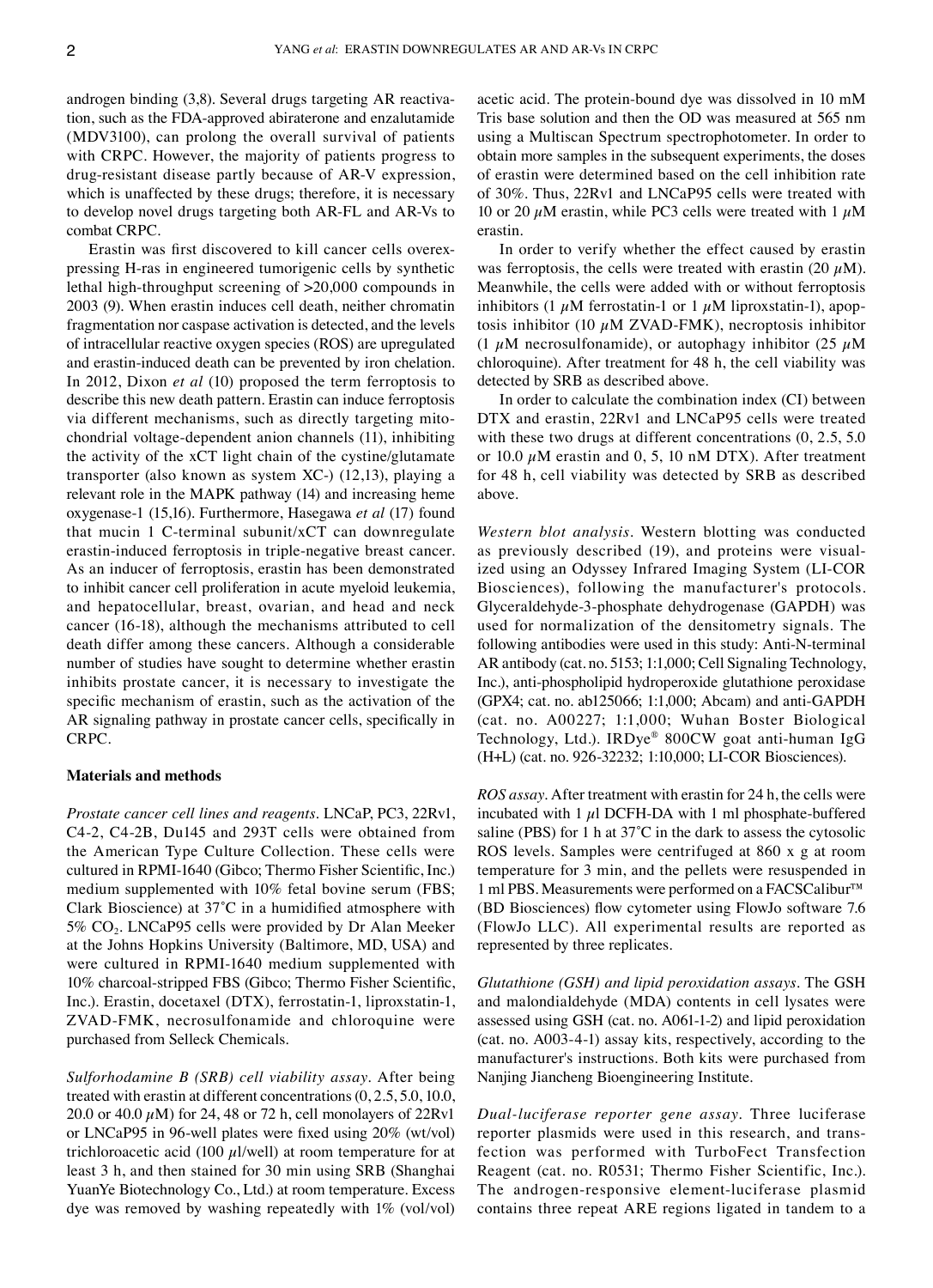luciferase reporter (ARR3‑Luc), which was provided by Dr Robert Matusik at Vanderbilt University School of Medicine (Nashville, TN, USA), and was used to reflect the AR‑FL trans‑activation activity. The ubiquitin‑conjugating enzyme E2C-luciferase plasmid (UBE2C-luc) is driven by a minimal promoter and three repeats of an AR‑V‑specific promoter element. Thus, it was used to reflect AR‑V7 trans‑activation activity. pGL4‑ARpro8.0 is driven by an 8.0 kb fragment of the 5'‑flanking region of the human AR gene. The transfected cells, including 22Rv1, LNCaP95, PC3 and LNCaP cells, were divided equally into 24-well plates  $(1x10^5 \text{ cells/well})$  and cultivated in serum-free medium for 24 h. Subsequently, the cells were exposed to charcoal-stripped FBS with or without 1 nM R1881 (Sigma‑Aldrich; Merck KGaA) at 37˚C, which is a type of synthetic androgen, and erastin to detect AR‑FL or AR‑V7 activity. After 24 h, the cells were lysed with 100  $\mu$ l reporter lysis buffer (Promega Corporation), and the luciferase activity was assayed using the Luciferase Assay System (Promega Corporation) and normalized based on the protein concentrations for each sample.

*Reverse transcription‑quantitative polymerase chain reaction (RT‑qPCR).* The total RNA of cells was extracted and collected using an E.Z.N.A.® Total RNA Kit I (Omega Bio-Tek, Inc.) and quantified with a NanoDrop™ spectrophotometer (Thermo Fisher Scientific, Inc.). Reverse transcription was performed with an RNA reverse transcription kit (Takara Bio, Inc.), and qPCR was performed using TransStart® Green qPCR SuperMix (TransGen Biotech Co., Ltd.), according to the manufacturer's instructions for 45 cycles of 5 sec at 94˚C and 30 sec at 60˚C. 36B4 served as the normalization control for these qPCR assays. The following primers were used: AR-FL sense, 5'-GTACAGCCAGTGTGTCCGAA-3' and anti‑sense, 5'‑TTGGTGAGCTGGTAGAAGCG‑3'; AR‑V7 sense, 5'-AAAAGAGCCGCTGAAGGGAA-3' and anti-sense, 5'‑GCCAACCCGGAATTTTTCTCC‑3'; PSA sense, 5'‑CTC AGGCCAGGTGATGACTC‑3' and anti‑sense, 5'‑GTCCAG CACACAGCATGAAC‑3'; transmembrane protease serine 2 (TMPRSS2) sense, 5'‑ACACACCGATTCTCGTCCT‑3' and anti‑sense, 5'‑TGGCCTACTCTGGAAGTTCA‑3'; UBE2C sense, 5'-TTCCCCAGTGGCTACCCTTA-3' and anti-sense, 5'‑CAGGGCAGACCACTTTTCCT‑3'; transcription factor E2F7 (E2F7) sense, 5'‑TTCTGTTGCTCAGACGGACC‑3' and anti-sense, 5'-ATCCCTCTCTGACCCTGACC-3'; and 36B4 sense, 5'-CGACCTGGAAGTCCAACTAC-3' and anti-sense, 5'‑ATCTGCTGCATCTGCTTG‑3'. mRNA expression levels were quantified using the  $2-\Delta\Delta Cq$  method (20).

*Lentiviral packaging and lentivirus‑infected cells.* Three plasmids were used as lentiviral vectors: VSVG, ∆8.2, pLVX‑AR‑FL or pLVX‑AR‑V7. VSVG, ∆8.2, and oLVX were provided by the National Engineering Laboratory for AIDS Vaccine (Jilin University, Changchun, China). The prepara‑ tion of the lentiviral particles and lentiviral infections were performed as previously described (21). When lentiviral particles (collected at 48 h after transfection) were used to infect  $22Rvl$  cells in 6-well plates  $(1x10<sup>6</sup>$  cells/well), polybrene was added at a final concentration of 6  $\mu$ g/ml, fresh medium was replaced within 6 h, and the protein expression was determined by western blotting.

*22Rv1 tumor xenograft model.* A total number of 12male BALB/c nude mice (age, 6‑8 weeks old; weight, 15‑20 g) were purchased from Beijing Vital River Laboratory Animal Technology Co., Ltd. All mice were housed at a constant temperature and constant humidity in a specific pathogen‑free environment with free access to food and water. The present study was approved by the Animal Ethics Committee of Basic Medical College of Jilin University (approval no. 2016045). After 1 week of adaptation, 5x106 22Rv1 cells suspended in 50% Matrigel and PBS were injected subcutaneously into the right dorsal flank. Tumor formation was strictly monitored, and tumor volume was calculated by the modified ellipsoidal formula: Tumor volume  $= 0.52$  x len gth x width<sup>2</sup>. When the tumor size reached  $\sim 50$  mm<sup>3</sup>, the mice were randomly allocated into two groups (n=6/per group) and treated with or without erastin. The dose of erastin administered to the mice was 20 mg/kg, which was injected intraperitoneally twice every other day. After being treated for 2 weeks, all mice were injected with pentobarbital sodium at a dose of 20 mg/kg intraperitoneally. Then, 0.5 ml mouse blood was collected from the orbital vein to detect serum prostate‑specific antigen (PSA) levels using a human KLK3 ELISA Kit (cat. no. KIT10771; Sino Biological, Inc.), tumors were removed for molecular analysis, and some organs were removed for a safety evaluation at the end of the experiment. Finally, all mice were sacrificed by intraperitoneal injection with pentobarbital sodium at a dose of 150 mg/kg. Erastin was dissolved in 3.3% dimethyl sulfoxide (DMSO) and  $96.7\%$  β-cyclodextrin (20%).

*Histopathology assay.* Hematoxylin and eosin (H&E) staining was performed as described in a previous study (22). Briefly, the tissues of the rats were fixed in 10% buffered formalin, and then decalcified in 10% ethylenediaminetetraacetic acid. The tissues were then treated with ethanol and xylene for dehydration. After being embedded in paraffin and sliced, several  $4\text{-}\mu$ m thick histological slices were stained with H&E. The images were subsequently acquired using a light microscope (BX51; Olympus Corporation) at x200 magnification.

*Immunohistochemistry (IHC).* IHC staining was performed as described previously (23). Briefly, histological slices from tumor tissues were stained with anti-N-terminal AR antibody (1:200; cat. no. 5153; Cell Signaling Technology, Inc.). Histological images were captured by a microscope (BX51; Olympus Corporation) with an objective magnification of x200.

*Statistical analysis.* The experiments were repeated three times independently. Statistical analysis was performed for multiple comparisons using one factor analysis of variance (ANOVA) followed by Dunnett's or Bonferroni's post hoc tests. All data were analyzed with the statistical software SPSS 11.0 (SPSS, Inc.), and the results are expressed as the mean  $\pm$  SD. P<0.05 was considered to indicate a statistically significant difference. SPSS software was also used to calculate the CI, a CI value of >1, 1 and <1 denotes antagonism, additivity and synergism, respectively.

## **Results**

*Erastin inhibits the growth of CRPC cells.* Western blotting was employed to detect the expression of AR, AR‑Vs and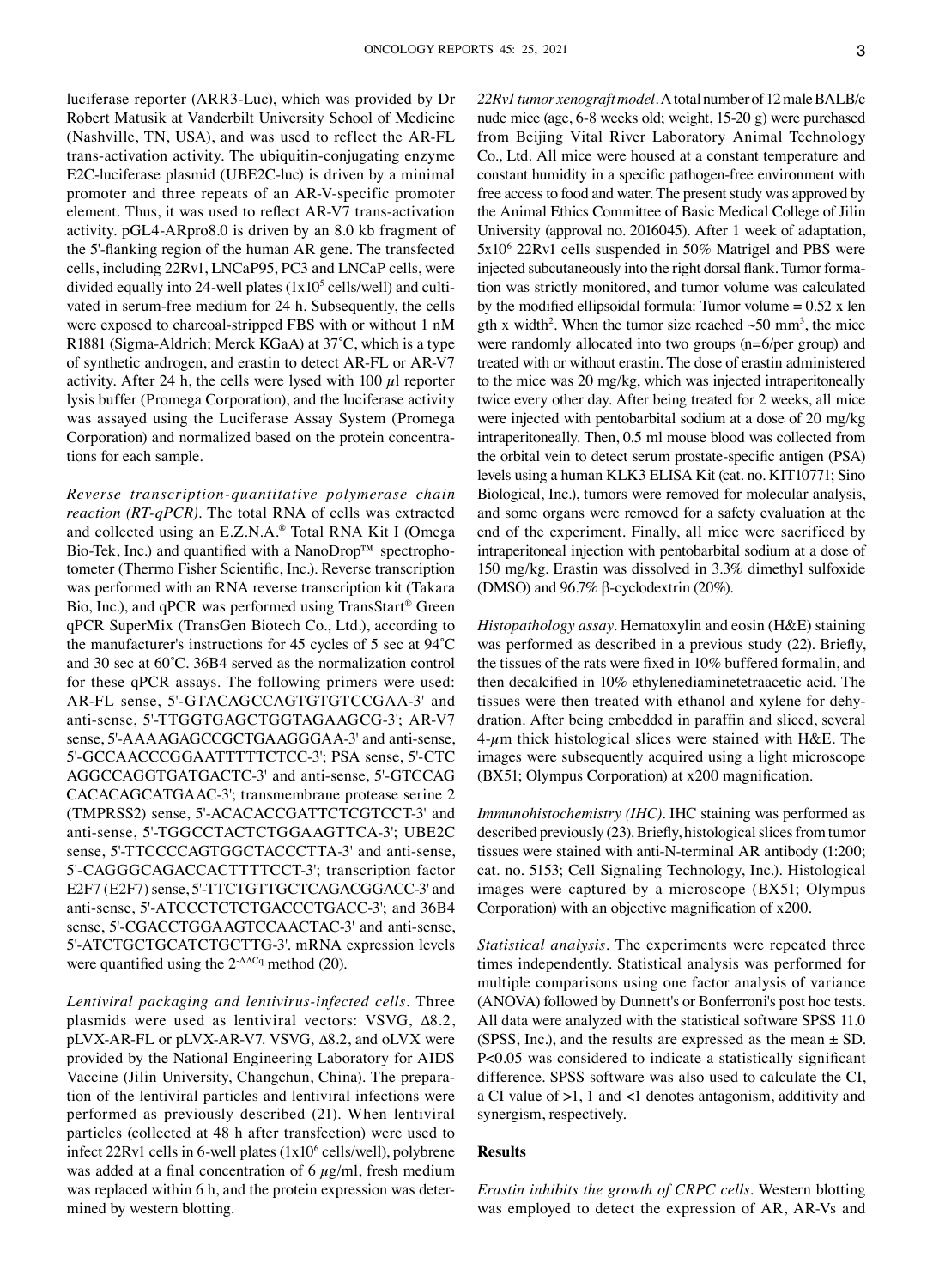

Figure 1. Erastin inhibits the proliferation of castration-resistant prostate cancer cells. (A) The protein expression of AR, AR‑Vs and GPX4 in prostate cancer cell lines. (B and C) Sulforhodamine B assays showed that erastin inhibited the proliferation of 22Rv1 and LNCaP95 cells in a dose-dependent manner. (D-F) The proportion of sub-G1 cells was increased in 22Rv1 and LNCaP95 cells after treatment with erastin for 48 h. Statistical analysis was performed using ANOVA followed by Dunnett's post hoc test. \*P<0.05 and \*P<0.01 vs. control. AR, androgen receptor; AR-V, AR splice variant; GPX4, phospholipid hydroperoxide glutathione peroxidase.

GPX4 in several prostate cancer cell lines including LNCaP95, LNCaP, Du145, C4‑2B, 22Rv1, C4‑2 and PC3 cells. The results showed that both 22Rv1 and LNCaP95 cell lines expressed AR, AR‑Vs and GPX4 (Fig. 1A). Conversely, PC3 cells did not express AR or AR‑Vs and only showed a low expression of GPX4. Thus, 22Rv1, LNCaP95 and PC3 cell lines were chosen for the subsequent experiments.

The effect of erastin on the proliferation of 22Rv1 and LNCaP95 cells was detected by the SRB assay. As presented in Fig. 1B and C, erastin inhibited the proliferation of these two CRPC cell lines in a dose‑dependent manner. Then, PI flow cytometry was employed to examine the effect of erastin on the cell cycle. The results showed that erastin could increase the proportion of cells in sub‑G1 phase and cause cycle arrest (Fig. 1D‑F).

*Erastin induces ferroptosis in CRPC cells.* To verify that the effect caused by erastin is ferroptosis, the cells were treated with erastin with or without ferroptosis inhibitors (ferrostatin-1)

and liproxstatin-1), apoptosis inhibitor (ZVAD-FMK), necroptosis inhibitor (necrosulfonamide) and autophagy inhibitor (chloroquine). The SRB results showed that in both cell lines, ZVAD‑FMK, necrosulfonamide and chloroquine had no effect on erastin‑induced cell death (Fig. 2A and B). The death of the 22Rv1 cells induced by erastin was only reversed by ferrostatin‑1 and liproxstatin‑1.

Then, the expression of the ferroptosis marker protein GPX4 was measured. The results showed that erastin downregulated the protein expression of GPX4 in both cell lines (Fig. 2C and D). Given that ferroptosis is characterized by lipid peroxidation, the level of GSH, a key regulator that maintains cellular redox homeostasis, was investigated. The results showed that ROS levels in both cell lines were increased with erastin treatment compared with the control group (Fig. 2E and F). Moreover, GSH levels were downregulated after erastin treatment in these two cell lines (Fig. 2G and H). MDA, an end product of lipid peroxidation, was notably increased following erastin treatment, as expected (Fig. 2I and J). According to the aforementioned results, it was hypothesized that ferroptosis was initiated in these two cell lines after erastin treatment.

*Erastin downregulates AR protein expression by inhibiting the transcription of the AR gene.* Given that AR‑FL and AR‑Vs play important roles in the development of CRPC, 22Rv1 and LNCaP95 CRPC cells that express AR‑FL and AR‑Vs were chosen in the present study to explore whether erastin can inhibit AR expression. In 22Rv1 cells, AR‑Vs include AR‑V7 (also called AR3), AR‑V1 (also called AR4) and AR‑V4 (also called AR5) (8,24), whereas LNCaP95 cells express only AR‑V7 (25). Among these splice variants, AR‑V7 has been found to be associated with the development of CRPC and is recognized as a biomarker of poor prognosis for patients with CRPC (26); thus, AR-V7 was selected as the representative of AR‑Vs in the present study. The expression of AR‑FL and AR‑V proteins was detected by western blotting, and the results showed that erastin downregulated both AR‑FL and AR-V protein expression levels (Fig. 3A and B).

To investigate how erastin decreases the protein levels of AR‑FL and AR‑V, AR‑FL and AR‑V7 mRNA expression levels were measured by RT‑qPCR. As expected, erastin significantly reduced the levels of AR‑FL and AR‑V7 mRNA (Fig. 3C and D). Then, AR promoter activity was detected using dual-luciferase reporter plasmid pGL4-ARpro8.0. Erastin treatment resulted in the significant inhibition of AR promoter activity in both cell lines (Fig. 3E and F). Taken together, the data indicated that erastin had the ability to inhibit the transcription of the AR gene in CRPC cells.

*Erastin downregulates AR‑FL and AR‑V transactivation.* To evaluate the effects of erastin on AR transactivation, AR‑FL and AR‑V transcriptional activity and their target genes were measured by a reporter gene assay and RT-qPCR, respectively. First, 22Rv1 cells were transfected with the ARR3‑luc luciferase construct, which contained three tandem repeats of androgen response elements. The results showed that erastin treatment induced a reduction in luciferase activity in 22Rv1 cells (Fig. 4A). Considering that the ARR3‑luc construct can be regulated not only by AR‑FL, but also by AR‑Vs, the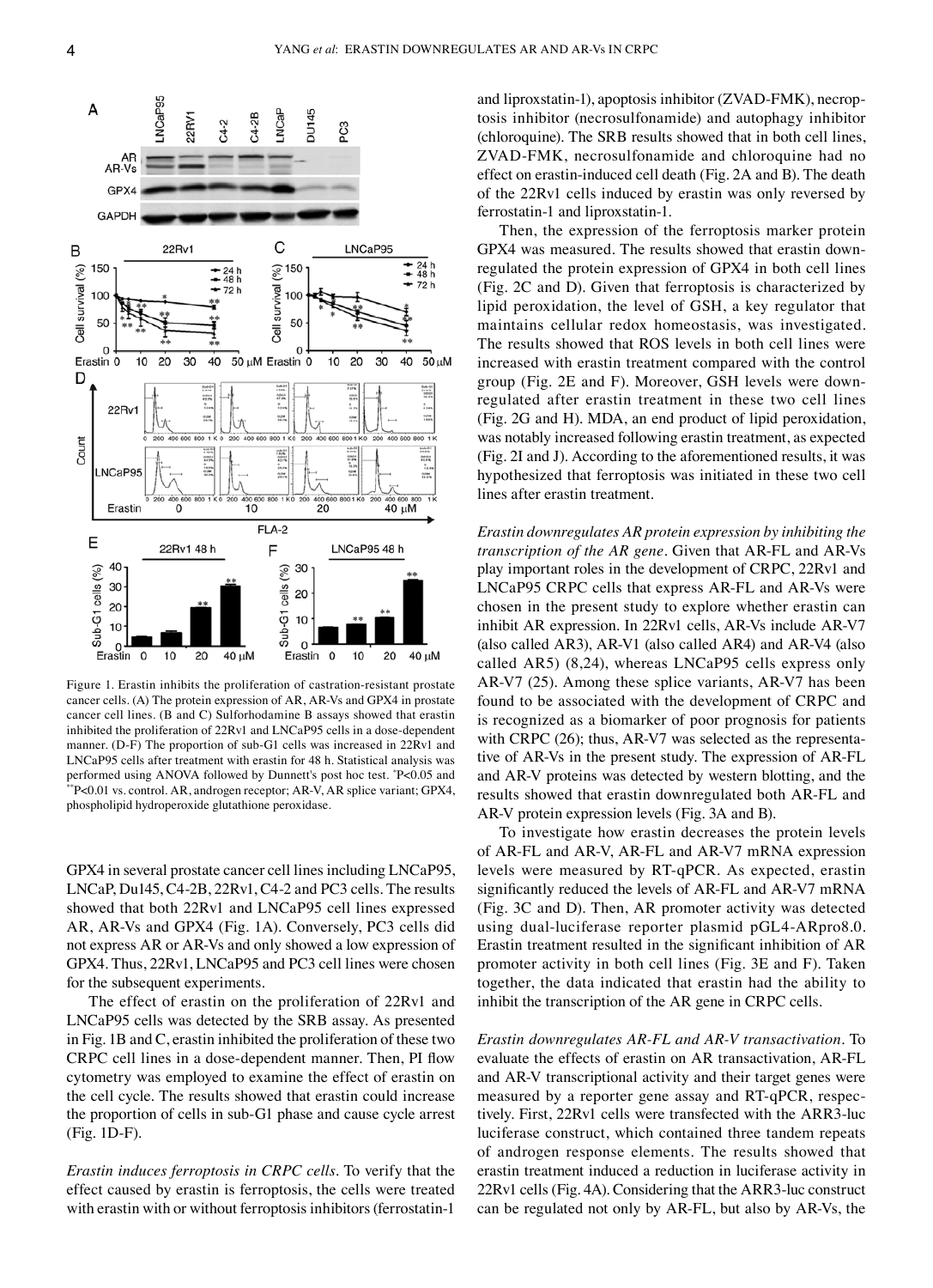

Figure 2. Erastin induces ferroptosis in castration-resistant prostate cancer cells. (A and B) 22Rv1 and LNCaP95 cells were treated with 20  $\mu$ M erastin with or without cell death inhibitor (1  $\mu$ M ferrostatin-1, 1  $\mu$ M liproxstatin-1, 10  $\mu$ M ZVAD-FMK, 1  $\mu$ M necrosulfonamide or 25  $\mu$ M chloroquine) for 48 h. (C and D) The expression of GPX4 protein in 22Rv1 and LNCaP95 cells after treatment with erastin for 48 h. (E and F) ROS levels were assayed in the 22Rv1 and LNCaP95 cells treated with 10 or 20  $\mu$ M erastin for 24 h. (G and H) GSH levels were assayed in the 22Rv1 and LNCaP95 cells treated with 10 or 20  $\mu$ M erastin for 48 h. (I and J) MDA levels were assayed in the 22Rv1 and LNCaP95 cells treated with 10 and 20  $\mu$ M erastin for 48 h. Statistical analysis was performed using ANOVA followed by Dunnett's post hoc test. "P<0.05 and ""P<0.01 vs. control. GPX4, phospholipid hydroperoxide glutathione peroxidase; ROS, reactive oxygen species; GSH, glutathione; MDA, malondialdehyde.

LNCaP cell line was selected for transfection with a ARR3‑luc luciferase construct because these cells only express AR‑FL. The results in LNCaP cells clearly showed that erastin inhibited AR-FL trans-activating activity (Fig. 4B). To specifically assess the effect of erastin on AR‑V transcriptional activity, 22Rv1 and LNCaP95 cells were transfected with the UBE2C‑luc construct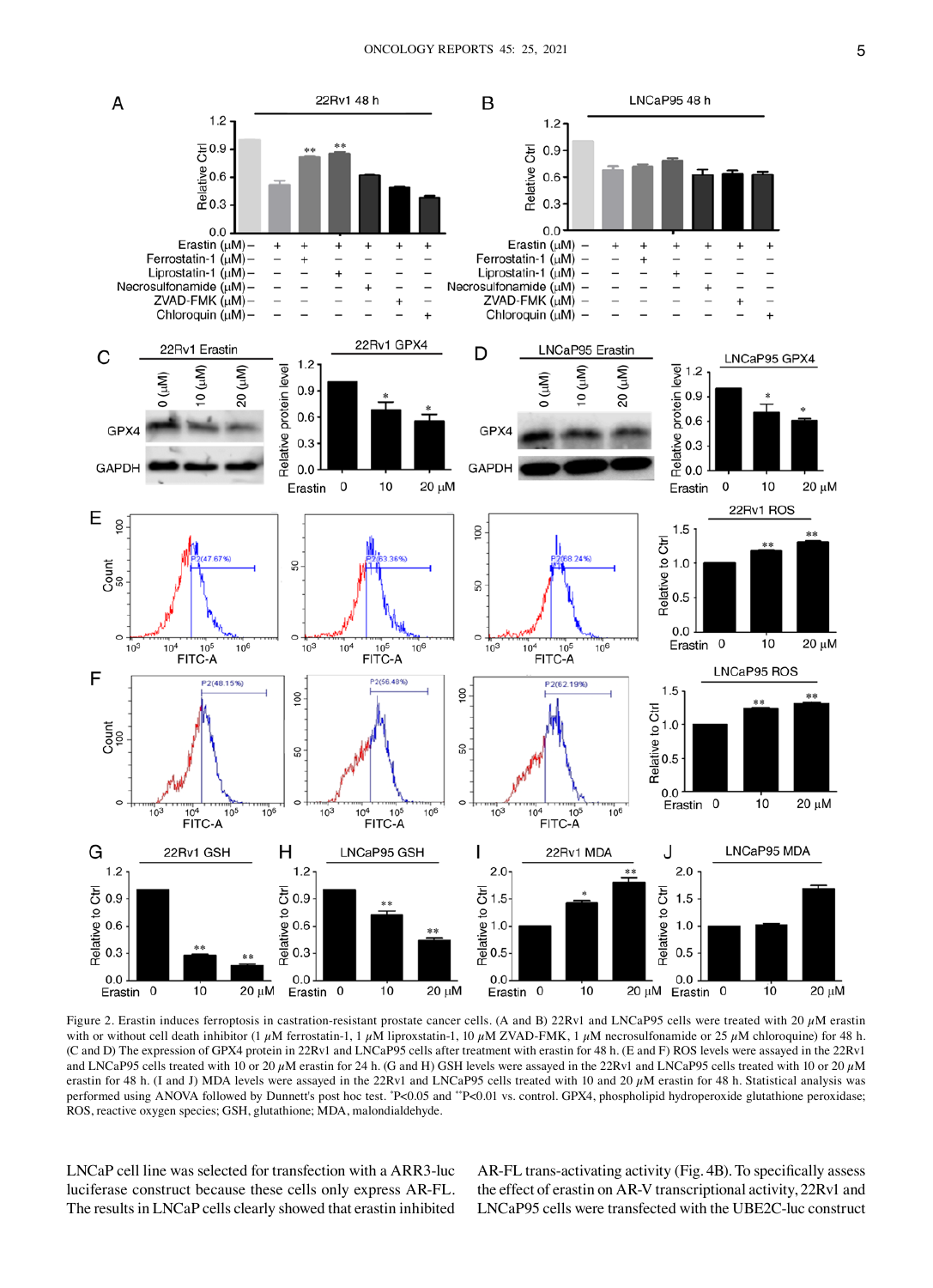

Figure 3. Erastin downregulates AR protein expression by inhibiting the tran‑ scription of the AR gene. Erastin downregulated AR‑FL and AR‑V protein levels in (A) 22Rv1 and (B) LNCaP95 cells treated with 10 and 20  $\mu$ M erastin for 48 h. Reverse transcription‑quantitative PCR analysis showed that erastin at 10 and 20  $\mu$ M decreased AR-FL and AR-V mRNA levels in (C) 22Rv1 and (D) LNCaP95 cells. Luciferase assays showed that erastin inhibited the activity of the 8.0 kb proximal AR promoter in (E) 22Rv1 and (F) LNCaP95 cells. Cells transfected with the pGL4‑ARpro8.0 construct were treated with 10 or 20  $\mu$ M erastin for 24 h. Statistical analysis was performed using ANOVA followed by Dunnett's post hoc test. \* P<0.05 and \*\*P<0.01 vs. control. AR, androgen receptor; AR-V, AR splice variant; AR-FL, AR full-length.

in which the luciferase gene is driven by an AR-V-specific promoter element of the UBE2C gene (27). Most of the AR‑Vs identified to date display constitutive activity, when AR-V transcriptional activity was measured (28); therefore, these cells were cultured with 10% charcoal-stripped FBS. As shown in Fig. 4C and D, erastin caused the effective inhibition of AR‑V trans‑activating activity.

Considering that erastin had a significant inhibitory effect on endogenous AR‑FL and AR‑V transcriptional activity, it was speculated that erastin had an inhibitory effect on exogenous AR activity. To test this hypothesis, the effect of erastin on exogenously expressed AR‑FL and AR‑V7 trans‑activating activity was evaluated in the PC‑3 cell line (null‑AR). The results showed that PC3 cells were significantly inhibited and the exogenous AR‑FL and AR‑V trans‑activating activity was evidently decreased after the treatment of  $1 \mu$ M erastin (Fig. 4E‑G). The exogenous AR‑V7 trans‑activating activity was further tested in LNCaP cells (without AR‑Vs), and the results were consistent with those of the PC3 cells (Fig. 4H).

Consistently, the mRNA levels of the AR‑FL target genes PSA and TMPRSS2 and the AR‑V‑specific target genes UBE2C and E2F7 were significantly downregulated by erastin in both the 22Rv1 and LNCaP95 cell lines (Fig. 4I‑L). Collectively, these findings indicated that erastin could downregulate AR-FL and AR-V trans-activation.

*Upregulation of AR‑FL and AR‑V7 expression reverses the growth inhibition of erastin in 22Rv1 cells.* To further test the importance of the roles of AR‑FL and AR‑V in the action of erastin in CRPC cells, AR‑FL and AR‑V7 were overexpressed in the 22Rv1 cell line using lentiviral infections that delivered AR-FL and AR-V7 RNA expression constructs, and growth inhibition was evaluated using the SRB method. As shown in Fig. 5A and B, the expression of AR-FL and AR-V7 proteins in the 22Rv1 cells was significantly upregulated, especially the AR-FL protein. The overexpression of AR-FL and AR-V7 significantly promoted the resistance to high concentrations of erastin after 48 and 72 h compared with controls in the 22Rv1 cells. However, there was no significant difference between the overexpression of AR‑FL and AR‑V7 protein (Fig. 5C and D).

*Erastin inhibits the 22Rv1 xenograft tumor growth rate.* To investigate whether erastin inhibits the tumor growth *in vivo*, 22Rv1 cells were implanted into the subcutaneous space of immune‑deficient nude mice. The tumor growth curve results are shown in Fig. 6A and revealed that erastin inhibited the growth of 22Rv1 tumors, with significance differences found on day 7 of the treatment. At the end of the experiments, the average tumor weight in the control group was  $0.80\pm0.11$  g, while that in the erastin-treated group was  $0.55\pm0.17$  g (Fig. 6B‑D). The results of H&E staining of the tumor tissues showed that the nuclear/cytoplasmic ratio of tumor cells was notably decreased in the erastin group (Fig. 6E). Given that serum PSA concentration is one of most important clinical indexes for the diagnosis of prostate cancer, serum PSA levels were measured by ELISA, and a significant reduction in PSA serum levels in response to erastin treatment was observed (Fig. 6F). Then, AR protein levels were measured using IHC in tumor tissues. In erastin-treated tumor specimens, AR was obviously downregulated (Fig. 6G). In addition, the protein and mRNA levels of AR‑FL and AR‑V in the tumor tissues were measured by western blotting and RT‑qPCR. Both the protein levels and mRNA levels of AR‑FL and AR‑V7 in the tumor tissues were decreased (Fig. 6H and I), which was consistent with the results obtained *in vitro*.

*Evaluation of erastin safety in mice.* To evaluate the toxicity of erastin *in vivo*, the body weights of mice were measured and mouse organs were collected, including the heart, liver, spleen and kidney, to observe changes in morphology by H&E staining. The mice appeared to tolerate erastin well, and neither a significant difference in body weight (Fig. 6J) nor noticeable organ damage (Fig. 6K) was detected between the treatment group and the control group.

*Erastin synergistically enhances the growth inhibitory effi‑ cacy of docetaxel.* Docetaxel, the standard therapy for CRPC, represents the only class of chemotherapy drugs that prolongs the survival of patients with CRPC. Previous studies have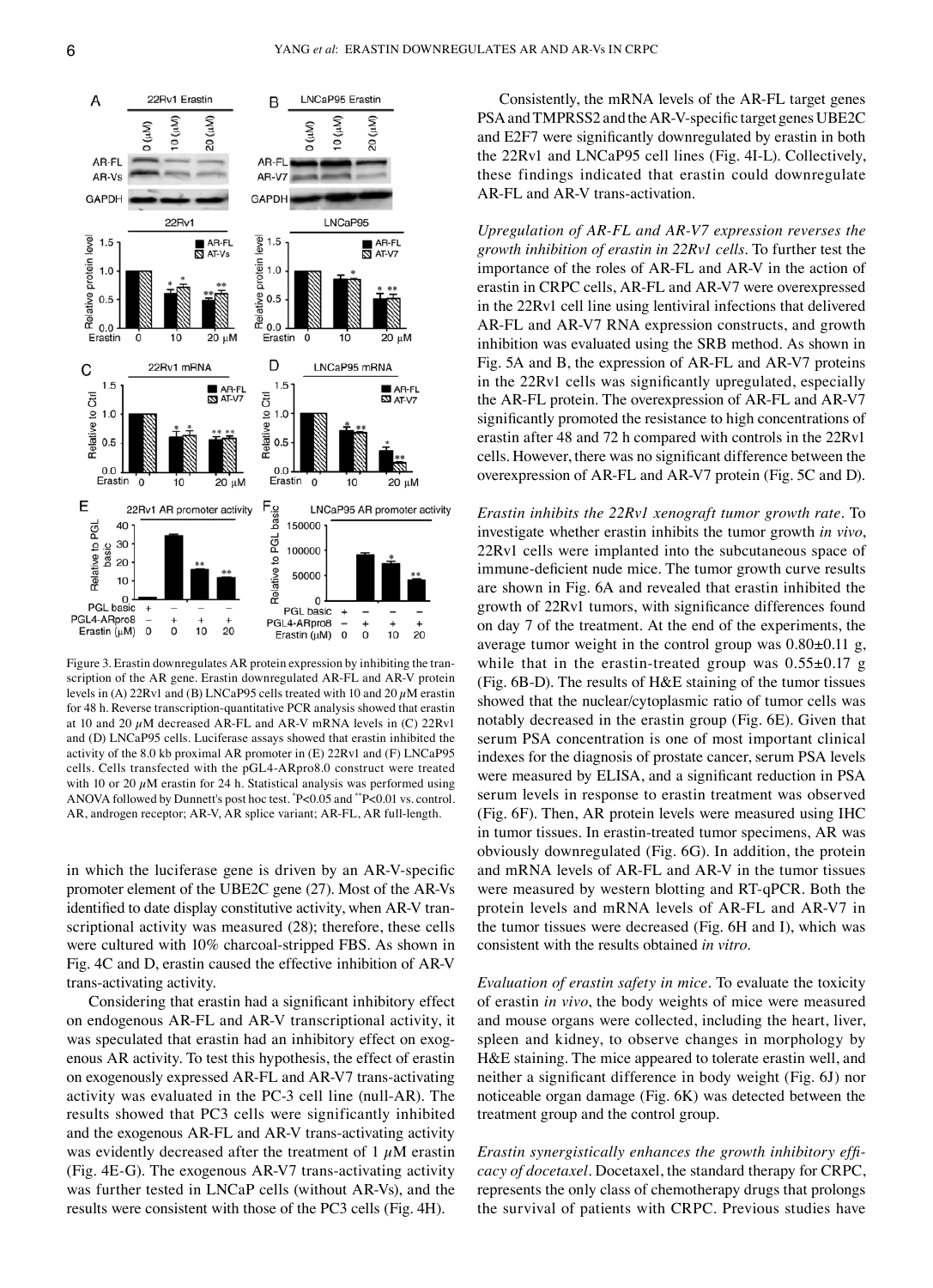

Figure 4. Erastin downregulates AR-FL and AR-V transactivation. A luciferase assay showed that erastin inhibited endogenous (A and B) AR-FL and (C and D) AR‑V transcriptional activity. Cells transfected with the ARR3‑luc or UBE2C‑luc construct were treated with erastin. (E) Sulforhodamine B assays showed that erastin inhibited the growth of PC3 cells in a dose-dependent manner. Then, erastin inhibited exogenous (F) AR-FL and (G and H) AR-V transcriptional activity in PC3 and LNCaP cells. Reverse transcription-quantitative PCR analysis showed that erastin decreased the levels of (I and K) AR-FL target genes PSA and TMPRSS2 and (J and L) AR‑V target genes UBE2C and E2F7. Statistical analysis was performed using ANOVA followed by Dunnett's post hoc test. \*P<0.05 and \*\*P<0.01 vs. control. AR, androgen receptor; AR-V, AR splice variant; AR-FL, AR full-length; PSA, prostate-specific antigen; TMPRSS2, transmembrane protease serine 2; UBE2C, ubiquitin‑conjugating enzyme E2C; E2F7, transcription factor E2F7; luc, luciferase plasmid; ARR3, arrestin‑C.

reported that docetaxel induces microtubule stabilization and abrogates AR nuclear translocation and transcriptional activity (29‑31). However, microtubule stabilization has been found to have no effect on AR‑Vs, especially AR‑V7, with neither subcellular localization nor nuclear activity affected, indicating one of the mechanisms of docetaxel resistance (29,32). Given that erastin has the ability to downregulate AR-V expression and activity and that the underlying mechanism by which docetaxel inhibits AR‑FL is different from that of erastin, it was hypothesized in the present study that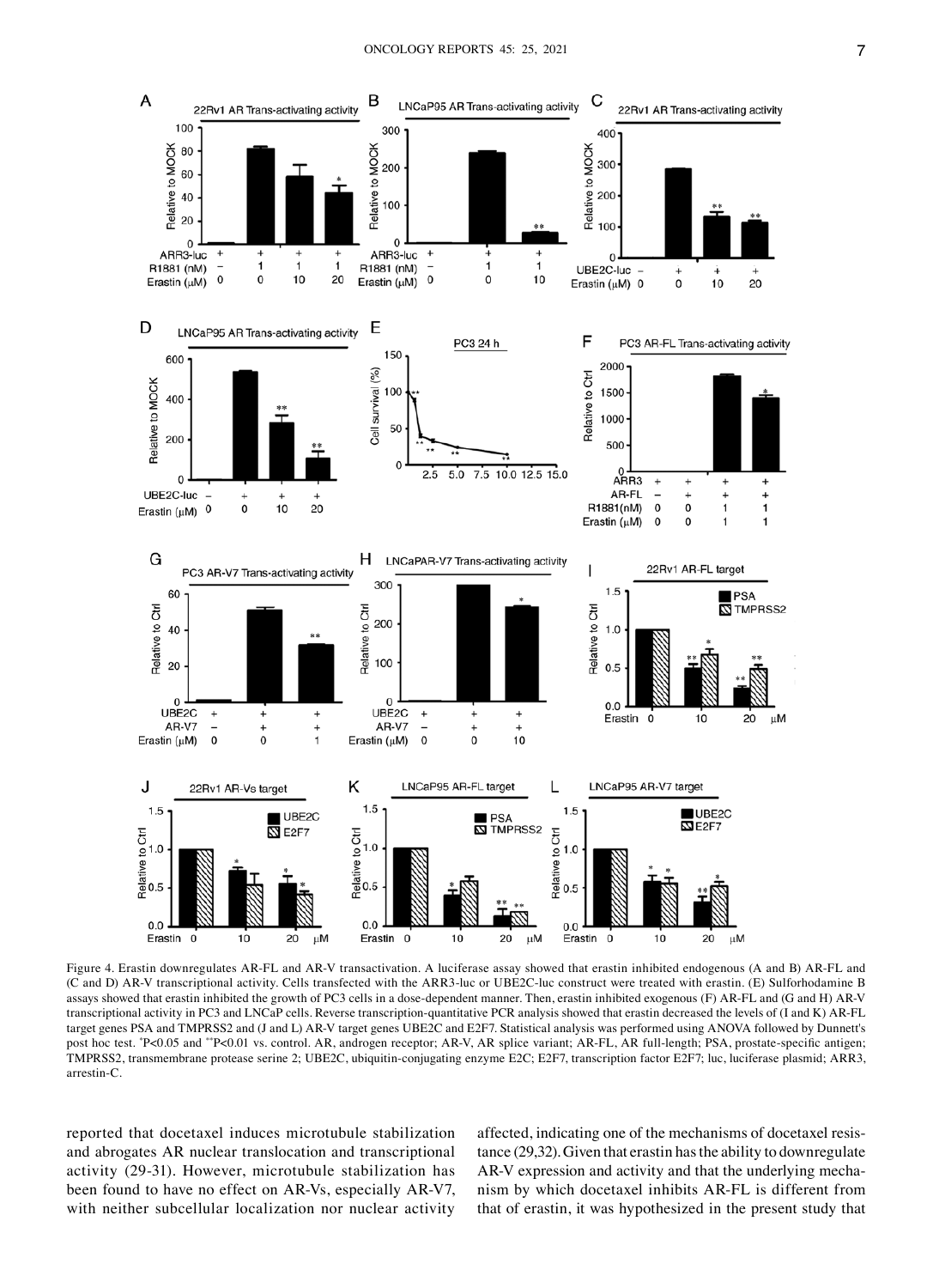Table I. Combination index values of DTX and erastin treatment in 22Rv1 cells.

| DTX, nM | Erastin, $\mu$ M |       |       |  |
|---------|------------------|-------|-------|--|
|         | 2.5              | 5     | 10    |  |
| 5       | 0.313            | 0.717 | 0.989 |  |
| 10      | 0.550            | 0.615 | 0.252 |  |
| 20      | 0.480            | 0.706 | 0.821 |  |

Table II. Combination index values of DTX and erastin treatment in LNCaP95 cells.

| DTX, nM | Erastin, $\mu$ M |       |       |
|---------|------------------|-------|-------|
|         | 2.5              | 5     | ю     |
| 5       | 0.765            | 0.837 | 0.961 |
| 10      | 0.545            | 0.617 | 0.868 |



Figure 5. Attenuation of erastin growth inhibition by overexpression of AR‑FL or AR‑V7 in 22Rv1 cells. (A and B) 22Rv1 cells were infected with a construct expressing AR‑FL or AR‑V7, and western blotting revealed successful infection. assay was used to detect growth inhibition in cells (C) 48 and (D) 72 h after treatment with 0-40  $\mu$ M erastin. Statistical analysis was performed using ANOVA followed by Dunnett's post hoc test. \* P<0.05 and \*\*P<0.01 vs. control. AR, androgen receptor; AR‑V, AR splice variant; AR-FL, AR full-length.

erastin can enhance the efficacy of docetaxel in CRPC. To test this hypothesis, the growth of 22Rv1 and LNCaP95 cells was measured after treatment with erastin and docetaxel, and the combined index values were calculated. All the combinations produced a CI value <1, suggesting synergy between erastin and docetaxel in inhibiting cell growth (Tables I and II). When 5  $\mu$ M erastin and 10 nM docetaxel were added to 22Rv1 and LNCaP95 cells alone or in combination, as shown in Fig. 7A and B, combination therapy inhibited tumor cell growth to a significantly greater extent than monotherapy. These data provided preliminary support for using erastin to enhance docetaxel efficacy in CRPC.

#### **Discussion**

As the first ferroptosis inducer discovered, erastin has been found to have a significant antitumor effect in multiple types of tumors through different mechanisms (33). However, there has been relatively little research on elastin in prostate cancer. In the present study, erastin inhibited the proliferation of 22RV1 and LNCaP95 cells in a dose‑dependent manner. Although the mechanism of erastin‑induced ferroptosis in prostate cancer remains unknown, the ferroptosis marker GPX4 protein was downregulated in both cell lines after treatment with erastin, indicating the inherent ferroptosis. In addition, it was confirmed that erastin can inhibit the expression of AR‑FL and AR‑V proteins by reducing the transcriptional activity of AR‑FL and AR‑Vs and downregulating the transcription level of the AR gene. In addition, *in vivo* experiments confirmed that erastin inhibited the growth rate of tumors and downregulated the levels of AR protein and mRNA in tumors. There was no evident damage induced by erastin, as the weight of the body and organs, such as the heart, liver, spleen and kidney, was unaffected in the treated in mice.

While, previous studies have confirmed that erastin exerts an antitumor effect in multiple types of cancer, such as colorectal, breast and cervical cancer (33‑35), the results of the present study revealed a novel underlying mechanism in prostate cancer in which erastin reduces AR-FL and AR-V protein expression by downregulating their mRNA levels. The increased expression of the full-length and splice variants of AR has been indicated as an important mechanism of resistance to traditional androgen deprivation therapy and newly developed androgen deprivation drugs, such as abiraterone and enzalutamide (5,36,37). However, none of the anti-androgens currently used in clinics can target AR-Vs directly to reduce their availability. In addition to erastin, the selective AR degradants UT-69, UT-155 and (R)-UT-155 bind to the AR transcriptional activation domain AF‑1 in the amino terminus, and UT‑69 and UT‑155 can also bind to the carboxy terminal LBD, significantly reducing the activity of wild-type and splice mutants even in the presence of small amounts of AR (38). ASC‑J9, an AR degradation enhancer, can degrade both AR‑FL and AR‑V7 in 22Rv1 cells and in C4‑2 and C81 cells upon the addition of AR‑V7 (39). These compounds may serve as effective antidotes for overcoming resistance to androgen deprivation therapy for the treatment of CRPC in the future.

Erastin can also enhance the efficacy of docetaxel chemotherapy in prostate cancer (Fig. 7A and B). It is important for AR-FL to translocate from the cytoplasm to the nucleus to form dimers, which have transcriptional activity (29,30,40,41). Docetaxel has been reported to attenuate the nuclear input of AR‑FL by stabilizing microtubules, which play important roles in the process of AR translocation (29). However, the nuclear localization of AR-Vs, especially AR-V7, is not dependent on microtubules, and AR‑V expression is proposed to be one of the mechanisms of docetaxel resistance. The results of the present study showed that erastin enhanced the growth inhibitory effect of docetaxel in CRPC cells, thus it is necessary to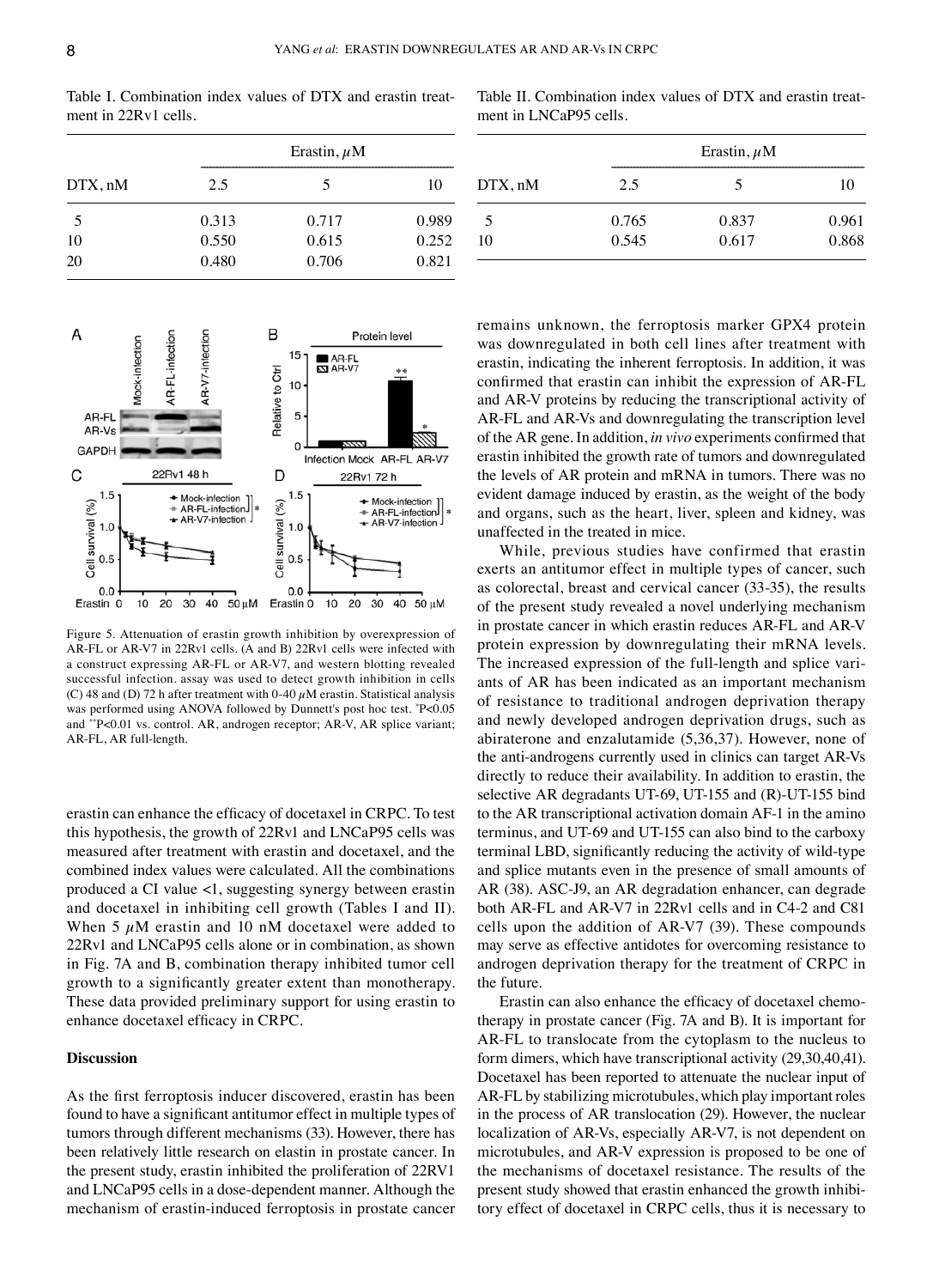

Figure 6. *In vivo* efficacy of erastin in the 22Rv1 xenograft model. (A) Mean tumor volumes (n=6). The (B) general condition of the mice and (C) representative tumor images. (D) Mean tumor weights. (E) Histopathological examination of 22Rv1 tumors by H&E staining (mmagnification, x200). (F) *In vivo* effect of erastin on serum PSA levels. (G) Representative immunohistochemistry images of AR in tumor tissues. (H) AR-FL and AR-V7 protein levels in the 22Rv1 xenograft model. (I) AR‑FL and AR‑V7 mRNA levels in the 22Rv1 xenograft model. (J) Mean body weights of the mice in each group. (K) H&E staining was used to evaluate the effect of erastin on the heart, liver, spleen and kidney of the mice (magnification, x200). Statistical analysis was performed using ANOVA followed by Dunnett's post hoc test. \*P<0.05 and \*\*P<0.01 vs. control. AR, androgen receptor; PSA, prostate-specific antigen; H&E, hematoxylin and eosin; AR-V, AR splice variant; AR-FL, AR full-length.



Figure 7. Erastin enhances docetaxel efficacy in prostate cancer cells. (A) 22Rv1 and (B) LNCaP95 cells were treated with 5  $\mu$ M erastin with or without 10 nM DTX for 48 h, and cell growth was assessed using a sulforhodamine B assay. Statistical analysis was performed using ANOVA followed by Bonferroni's post hoc test. \*P<0.05 vs. control; \*P<0.05 vs. single-agent treatment groups. DTX, docetaxel.

determine the optimal ratio for the two drugs in combination therapy in future studies.

One of the chemotherapeutic mechanisms of docetaxel is the promotion of the mitochondrial release of cytochrome C, interrupting the mitochondrial electron transport chain, and leading to the production of a large amount of ROS, which cause lipid peroxidation, DNA oxidation modification, protein oxidation and inactivation of various enzymes, ultimately causing apoptosis and necrosis (42,43). However, when CRPC cells become resistant to docetaxel, the levels of ROS in cells are quite low (44,45). In the process of erastin-induced ferroptosis, the xCT light chain of the cystine/glutamate transporter is blocked, thus depleting GSH and reducing GPX4 activity, and as a result ROS cannot be catalyzed by GPX4. Ultimately, ROS accumulate, which can reverse the decrease in ROS levels caused by the docetaxel resistance of CRPC cells.

In summary, the present study demonstrated that erastin can significantly downregulate the expression and activities of AR‑FL and AR‑Vs in prostate cancer *in vitro* and *in vivo*, and enhance the growth inhibitory efficacy of docetaxel in CRPC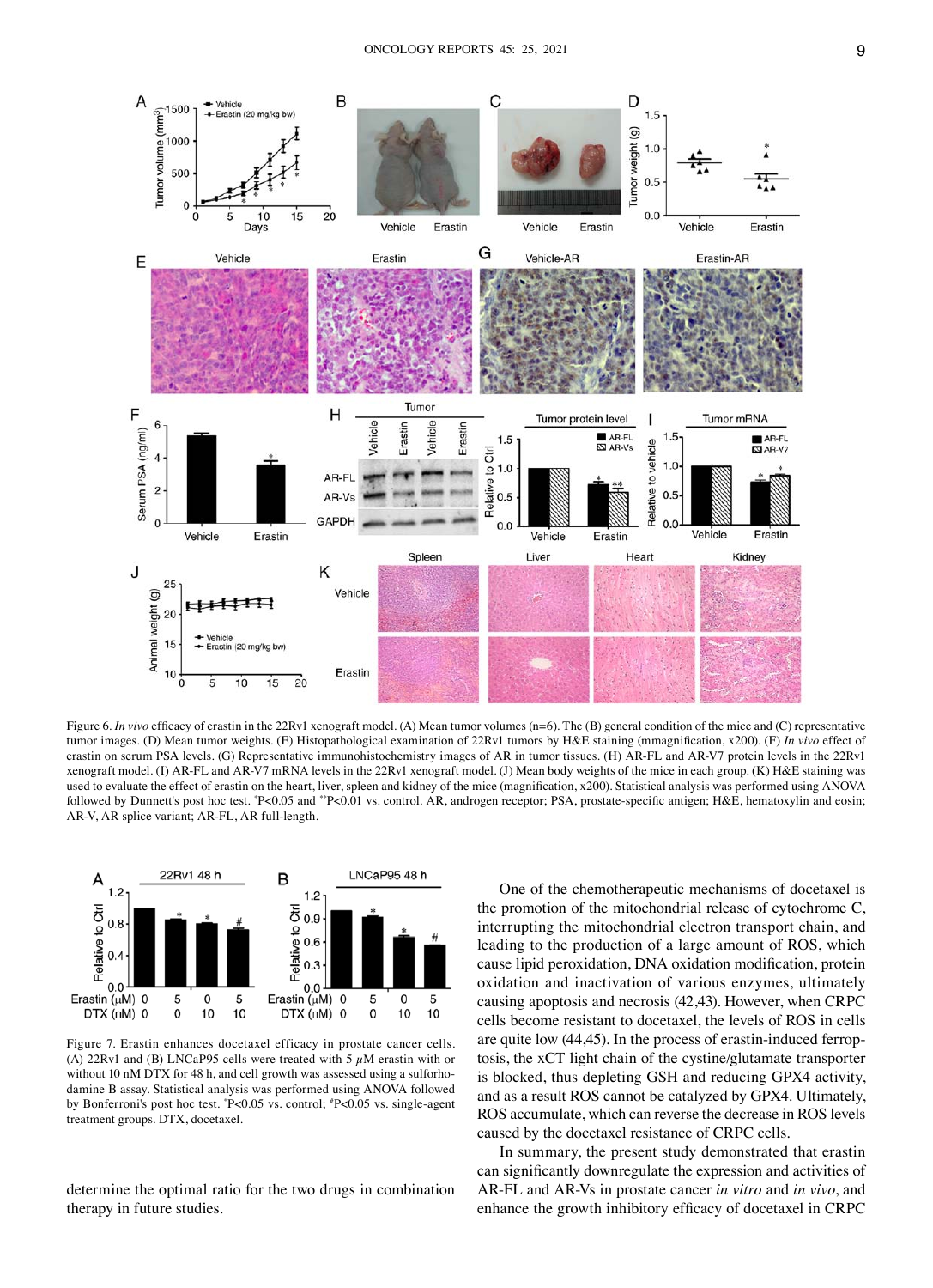cells. These results indicated that erastin may be a promising therapeutic strategy for the treatment of human prostate cancer in the future, although further studies will be needed.

#### **Acknowledgements**

We would like to thank Dr Alan Meeker at the Johns Hopkins University (Baltimore, Maryland) for providing LNCaP95 cells, and to Dr Robert Matusik at Vanderbilt School of Medicine (Nashville, Tennessee) for providing the ARR3‑luc construct.

## **Funding**

This work was supported by the National Natural Science Foundation of China Project (grant nos. 81302206 and 81602228), Jilin Scientific and Technological Development Program (grant no. 20160101237JC), and Project of Jilin Provincial Department of Education (grant no. JJKH20170831KJ).

#### **Availability of data and materials**

The datasets used and/or analyzed during the current study are available from the corresponding author on reasonable request.

# **Authors' contributions**

LZ, YY and TL designed and conducted the study. CH, HX, WeL, JC and SW performed the experiments. YY, TL and YJ performed the data analysis and interpretation. YX and WaL were responsible for data collection, validation and visualization. YY and TL drafted the manuscript with critical revision from LZ. LZ and YY confirm the authenticity of all the raw data. All authors read and approved the final manuscript.

# **Ethics approval and consent to participate**

The present study was approved by the Animal Ethics Committee of Basic Medical College of Jilin University (approval no. 2016045).

## **Patient consent for publication**

Not applicable.

# **Competing interests**

The authors declare that they have no competing interests.

## **References**

- 1. Bray F, Ferlay J, Soerjomataram I, Siegel RL, Torre LA and Jemal A: Global cancer statistics 2018: GLOBOCAN estimates of incidence and mortality worldwide for 36 cancers in 185 countries. CA Cancer J Clin 68: 394-424, 2018.
- 2. Ferraldeschi R, Welti J, Luo J, Attard G and de Bono JS: Targeting the androgen receptor pathway in castration-resistant prostate cancer: Progresses and prospects. Oncogene 34: 1745-1757, 2015.
- 3. Sun S, Sprenger CC, Vessella RL, Haugk K, Soriano K, Mostaghel EA, Page ST, Coleman IM, Nguyen HM, Sun H, *et al*: Castration resistance in human prostate cancer is conferred by a frequently occurring androgen receptor splice variant. J Clin Invest 120: 2715‑2730, 2010.
- 4. Noble RL: The development of prostatic adenocarcinoma in Nb rats following prolonged sex hormone administration. Cancer Res 37: 1929‑1933, 1977.
- 5. Egan A, Dong Y, Zhang H, Qi Y, Balk SP and Sartor O: Castration‑resistant prostate cancer: Adaptive responses in the androgen axis. Cancer Treat Rev 40: 426-433, 2014.
- 6. Centenera MM, Harris JM, Tilley WD and Butler LM: The contribution of different androgen receptor domains to receptor dimerization and signaling. Mol Endocrinol 22: 2373‑2382, 2008.
- 7. Chandrasekar T, Yang JC, Gao AC and Evans CP: Mechanisms of resistance in castration‑resistant prostate cancer (CRPC). Transl Androl Urol 4: 365‑380, 2015.
- 8. Hu R, Dunn TA, Wei S, Isharwal S, Veltri RW, Humphreys E, Han M, Partin AW, Vessella RL, Isaacs WB, et al: Ligand-independent androgen receptor variants derived from splicing of cryptic exons signify hormone-refractory prostate cancer. Cancer Res 69: 16‑22, 2009.
- 9. Dolma S, Lessnick SL, Hahn WC and Stockwell BR: Identification of genotype‑selective antitumor agents using synthetic lethal chemical screening in engineered human tumor cells. Cancer Cell 3: 285‑296, 2003.
- 10. Dixon SJ, Lemberg KM, Lamprecht MR, Skouta R, Zaitsev EM, Gleason CE, Patel DN, Bauer AJ, Cantley AM, Yang WS, *et al*: Ferroptosis: An iron‑dependent form of nonapoptotic cell death. Cell 149: 1060-1072, 2012.
- 11. Yagoda N, von Rechenberg M, Zaganjor E, Bauer AJ, Yang WS, Fridman DJ, Wolpaw AJ, Smukste I, PeltierJM, Boniface JJ, *et al*: RAS‑RAF‑MEK‑dependent oxidative cell death involving voltage‑dependent anion channels. Nature 447: 864‑868, 2007.
- 12. Dixon SJ, Patel DN, Welsch M, Skouta R, Lee ED, Hayano M, Thomas AG, Gleason CE, Tatonetti NP, Slusher BS and Stockwell BR: Pharmacological inhibition of cystine‑glutamate exchange induces endoplasmic reticulum stress and ferroptosis. Elife 3: e02523, 2014.
- 13. Sato M, Kusumi R, Hamashima S, Kobayashi S, Sasaki S, Komiyama Y, Izumikawa T, Conrad M, Bannai S and Sato H: The ferroptosis inducer erastin irreversibly inhibits system xcand synergizes with cisplatin to increase cisplatin's cytotoxicity in cancer cells. Sci Rep 8: 968, 2018.
- 14. Yu Y, Xie Y, Cao L, Yang L, Yang M, Lotze MT, Zeh HJ, Kang R and Tang D: The ferroptosis inducer erastin enhances sensitivity of acute myeloid leukemia cells to chemotherapeutic agents. Mol Cell Oncol 2: e1054549, 2015.
- 15. Kwon MY, Park E, Lee SJ and Chung SW: Heme oxygenase‑1 accelerates erastin‑induced ferroptotic cell death. Oncotarget 6: 24393‑24403, 2015.
- 16. Sun X, Ou Z, Chen R, Niu X, Chen D, Kang R and Tang D: Activation of the p62‑Keap1‑NRF2 pathway protects against ferroptosis in hepatocellular carcinoma cells. Hepatology 63: 173‑184, 2016.
- 17. Hasegawa M, Takahashi H, Rajabi H, Alam M, Suzuki Y, Yin L, Tagde A, Maeda T, Hiraki M, Sukhatme VP and Kufe D: Functional interactions of the cystine/glutamate antiporter, CD44v and MUC1‑C oncoprotein in triple‑negative breast cancer cells. Oncotarget 7: 11756‑11769, 2016.
- 18. Roh JL, Kim EH, Jang HJ, Park JY and Shin D: Induction of ferroptotic cell death for overcoming cisplatin resistance of head and neck cancer. Cancer Lett 381: 96‑103, 2016.
- 19. Dong Y, Zhang H, Hawthorn L, Ganther HE and Ip C: Delineation of the molecular basis for selenium‑induced growth arrest in human prostate cancer cells by oligonucleotide array. Cancer Res 63: 52‑59, 2003.
- 20. Livak KJ and Schmittgen TD: Analysis of relative gene expression data using real-time quantitative PCR and the 2(-Delta Delta C(T)) method. Methods 25: 402‑408, 2001.
- 21. Gordon CA, Gulzar ZG and Brooks JD: NUSAP1 expression is upregulated by loss of RB1 in prostate cancer cells. Prostate 75: 517‑526, 2015.
- 22. Wu S, Zhao F, Zhao J, Li H, Chen J, Xia Y, Wang J, Zhao B, Zhao S and Li N: Dioscin improves postmenopausal osteoporosis through inducing bone formation and inhibiting apoptosis in ovariectomized rats. Biosci Trends 13: 394‑401, 2019.
- 23. Zheng J, Zhao S, Yu X, Huang S and Liu HY: Simultaneous targeting of CD44 and EpCAM with a bispecific aptamer effectively inhibits intraperitoneal ovarian cancer growth. Theranostics 7: 1373‑1388, 2017.
- 24. Dehm SM, Schmidt LJ, Heemers HV, Vessella RL and Tindall DJ: Splicing of a novel androgen receptor exon generates a constitutively active androgen receptor that mediates prostate cancer therapy resistance. Cancer Res 68: 5469‑5477, 2008.